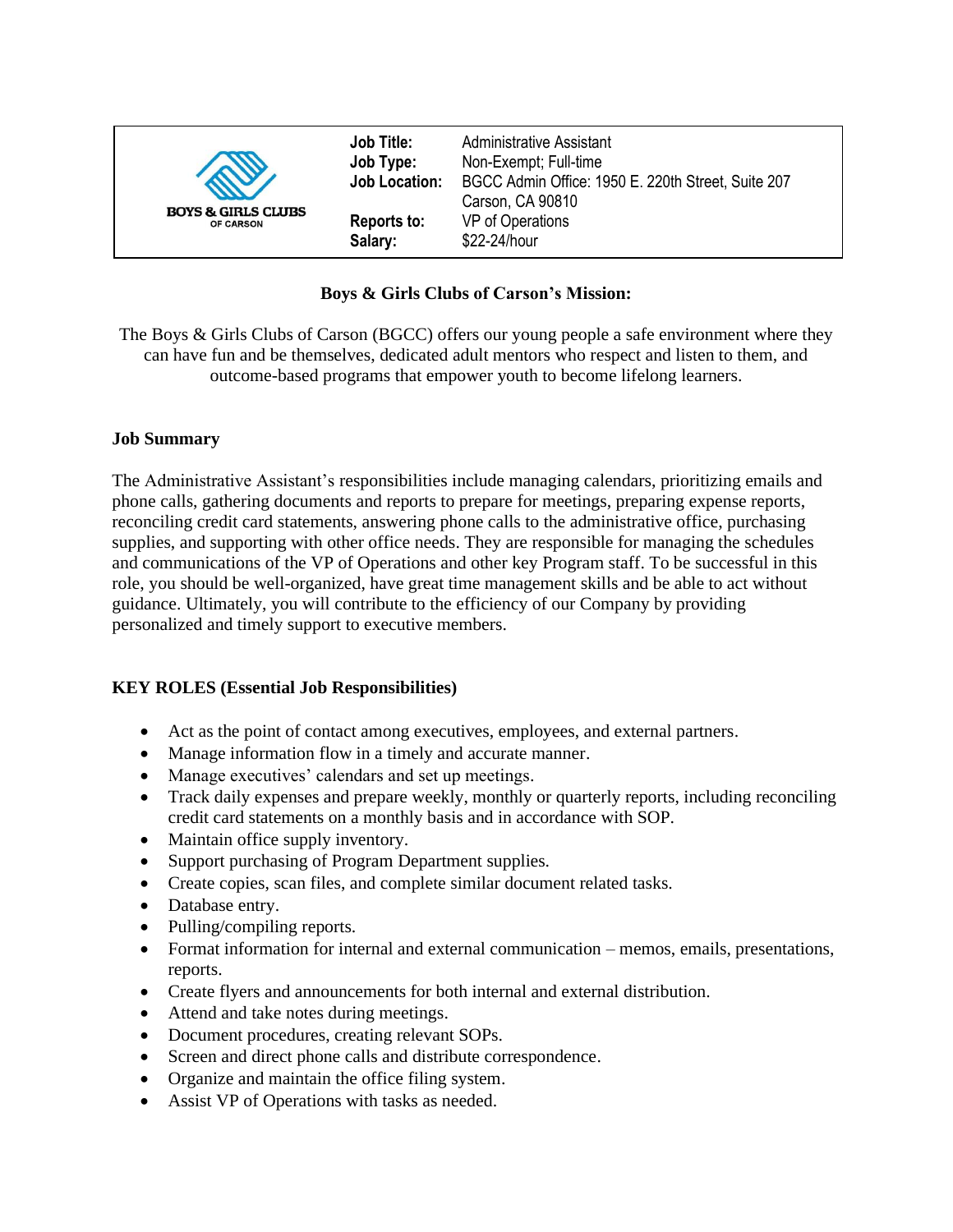• Support HR Department in administrative tasks, including but not limited to, filing, announcements, tracking technology/equipment distributed to staff, and scheduling interviews.

### Skills/Knowledge Required

- Excellent skills and experience with Microsoft Word, Excel, PowerPoint, and Outlook, working with databases and internet research.
- Graphic design experience a plus.
- A personal mission, vision and values that align with Boys & Girls Clubs of Carson.
- Exhibit professionalism and integrity through superior written and verbal communication skills.
- Exceptional skills in the areas of organization, attention to detail, time management, and ability to manage multiple tasks, define and set priorities and problem solve.
- Ability to take initiative with projects to work both independently and in a team.
- Familiarity with office equipment and applications (e.g., e-calendars and copy machines)
- Discretion and confidentiality
- Must be fully vaccinated.
- Must have a valid State Driver's License.

# Education and Experience

- BA preferred with experience in an area related to office administrative support.
- Minimum 2 years work experience as an Administrative Assistant or similar role.
- Prior non-profit work experience a plus.

# **ENVIRONMENT AND WORKING CONDITIONS**

Tasks are regularly performed with moderate exposure to environmental conditions such as dirt, dust, pollen, odors, wetness, humidity, rain, fumes, and temperature and noise extremes.

# **PHYSICAL AND MENTAL REQUIREMENTS**

Tasks involve the ability to exert very moderate physical effort in light work, typically involving some combination of standing for long periods of time, stooping, kneeling, crouching and crawling, and which may involve some lifting, carrying, pushing and/or pulling of objects and materials of moderate weight.

# **DISCLAIMER**

The information presented indicates the general nature and level of work expected of employees in this classification. It is not designed to contain, nor to be interpreted as, a comprehensive inventory of all duties, responsibilities, qualifications and objectives required of employees assigned to this job.